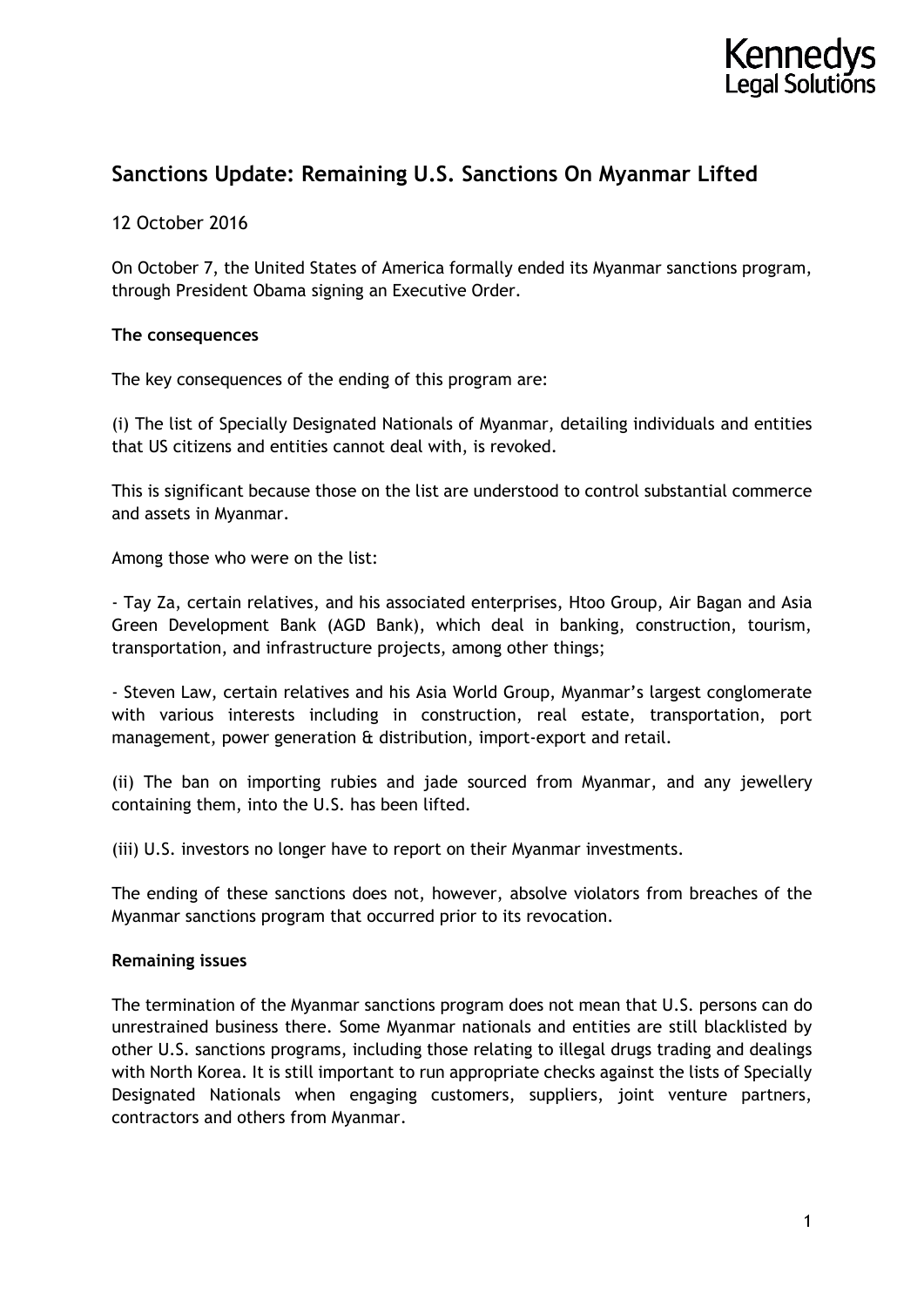

### **Who do U.S. sanctions affect?**

We'd like to remind you that U.S. sanctions are relevant for everyone.

It is often mistakenly assumed that U.S. sanctions only apply to businesses incorporated in the United States and U.S. citizens. This is wrong. U.S. sanctions can be applicable to:

- Any U.S. citizen, wherever located;
- Any U.S. permanent resident;
- Any person physically present in the United States, regardless of their nationality or immigration status;
- Overseas branches of U.S. corporations;
- Corporate groups with a presence in the U.S.

Even organisations with no connection to the United States and no American nationals within the workforce need to be mindful of U.S. sanctions. A business dealing with nationals or entities sanctioned by the U.S. could find itself being sanctioned, meaning it is locked out of the U.S. market, unable to use the U.S. banking system and unable to transact with U.S. customers & suppliers.

#### **About the sanctions team**

The sanctions team at Kennedys Legal Solutions provides strategic counsel on law compliance governing trade and business with sanctioned countries such as Iran, North Korea, and Russia through the firm's international network of offices and liaison firms.

Clients will be kept up to date on the latest developments in sanctions regimes – including those of the US, UN, EU, UK and Singapore.